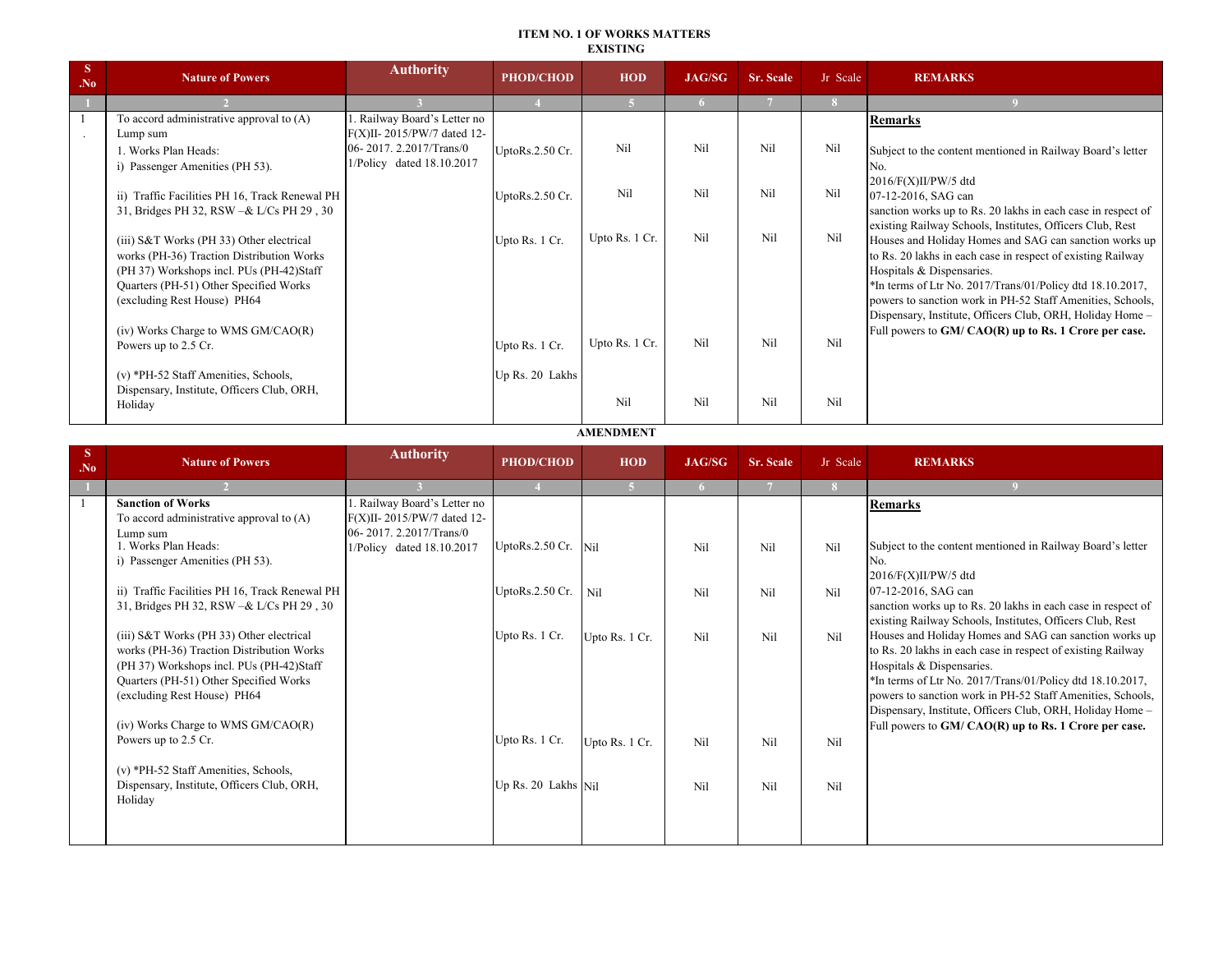**NOTES FOR ITEM NO. 5(A)-(i) EXISTING** 

#### **Notes for Item 5(A)-(i**):

1. For all works contract tenders requiring techno-economic evaluation, 'Two Packet System' of tendering shall be the norm as far as possible.

2. For inviting Works Tenders valuing more than Rs.10 Crs, two-packet system, shall mandatorily be followed. In case it is decided by an Executive Officer not below DRM/PHOD/CHOD level for adopting 'single packet system' concurrence of Associate Finance for Open Line works and PFA in case of construction works is required with reasons recorded. However, the delegation is restricted to the extent of Tender acceptance powers of PHOD/CHOD.

- 3. For Tenders valuing up to Rs. 10 Crs, decision to adopt two-packet system shall be taken by the tender inviting authority with the concurrence of associate finance
- 4. The qualifying criteria in the Tender documents for selecting the tenderer, should be precisely defined duly concurred by PFA/ PFA/(C) and approved by GM/CAO/R.

5. Pre-vetting of tender schedules is not necessary except in the rare urgent cases where tenders are called without sanction of detailed estimate. Pre-vetting is also not necessary in case of zonal works and revenue works in Open Line up to Rs.5 lakhs for which detailed estimates need not be framed. It shall be ensured that the tender schedules are prepared based on the rates/quantities/scope of the work as included in the sanctioned estimates.

- 6. For inviting tender for consultancy works, prior approval of competent authority has to be obtained as per Annexure'D'
- 7. All zonal contracts should be open tenders.
- 8. Powers to call tenders by JAG is restricted up to the value of tenders to be accepted at SAG level

9. Eligibility criteria need not be stipulated for open tenders up to Rs.50 lakhs each. For relaxation in the prescribed eligibility for open tenders costing above Rs.50 lakhs, personal approval of GM/CAO/R is required with PFA's concurrence in case of Open Line. In cases of Construction Organization, personal approval of CAO/C is required with personal concurrence of PFA/C. However, for inserting eligibility criteria in specialised tenders, decision of PHOD shall be final in all cases.

10. Sufficient notice period should be given for the submission of tenders, which in the case of large works should not be less than a month. The above prescribed tender notice period may be departed from in the most exceptional circumstances only and then too in consultation with the Principal Financial Adviser. However:

i) For tenders valued up to and including Rs. 1 Crore invited through e-tendering, the tender notice period can be reduced up to 21 days by CAO/R/DRM without finance concurrence and up to 14 days with the concurrence of Associate Finance

ii) For tenders valued above Rs. 1 Crore and up to & including Rs. 2 Crore invited through e-tendering, the tender notice period can be reduced up to 14 days

### **AMENDMENT**

#### **Notes for Item 5(A)-(i**):

1. For all works contract tenders requiring techno-economic evaluation, 'Two Packet System' of tendering shall be the norm as far as possible.

2. For inviting Works Tenders valuing more than Rs.10 Crs, two-packet system, shall mandatorily be followed. In case it is decided by an Executive Officer not below DRM/PHOD/CHOD level for adopting 'single packet system' concurrence of Associate Finance for Open Line works and PFA in case of construction works is required with reasons recorded. However, the delegation is restricted to the extent of Tender acceptance powers of PHOD/CHOD.

3. For Tenders valuing up to Rs. 10 Crs, decision to adopt two-packet system shall be taken by the tender inviting authority with the concurrence of associate finance

**4. The minimum Eligibility/Qualifying criterion/criteria in the Tender documents for selecting the tenderer, should be precisely defined as per Railway Board's guidelines. In case of any modification to Railway Board's standard minimum eligibility criteria, concurrence of PFA/FA&CAO/Con/RE (Associate Finance) and approval of GM/PCAO/PHOD/CAO/Con/RE should be taken**.

**5. Pre-vetting of tender schedules is not necessary except in the rare urgent cases where tenders are called without sanction of detailed estimate. Pre-vetting is also not necessary in case of zonal works/capital/revenue/WMS/ work upto Rs. 5 lakhs for which detailed estimates need not be framed. It shall be ensured that the tender schedules are prepared based on the rates/quantities/scope of the work as included in the sanctioned estimates.**

- 6. For inviting tender for consultancy works, prior approval of competent authority has to be obtained as per Annexure'D'
- 7. All zonal contracts should be open tenders.
- 8. Powers to call tenders by JAG is restricted up to the value of tenders to be accepted at SAG level

9. Eligibility criteria need not be stipulated for open tenders up to Rs.50 lakhs each. For relaxation in the prescribed eligibility for open tenders costing above Rs.50 lakhs, personal approval of GM/CAO/R is required with PFA's concurrence in case of Open Line. In cases of Construction Organization, personal approval of **CAO/C/CAO/RE** is required with personal concurrence of **FA&CAO/C/RE**. However, for inserting eligibility criteria in specialised tenders, decision of PHOD shall be final in all cases.

10. Sufficient notice period should be given for the submission of tenders, which in the case of large works should not be less than **21 days**. The above prescribed tender notice period may be departed from in the most exceptional circumstances only and then too in consultation with the Principal Financial Adviser. However:

For tenders valued up to and including **Rs. 2 Crore** invited through e-tendering, the tender notice period can be reduced up to **14 days** in consultation with Associate Finance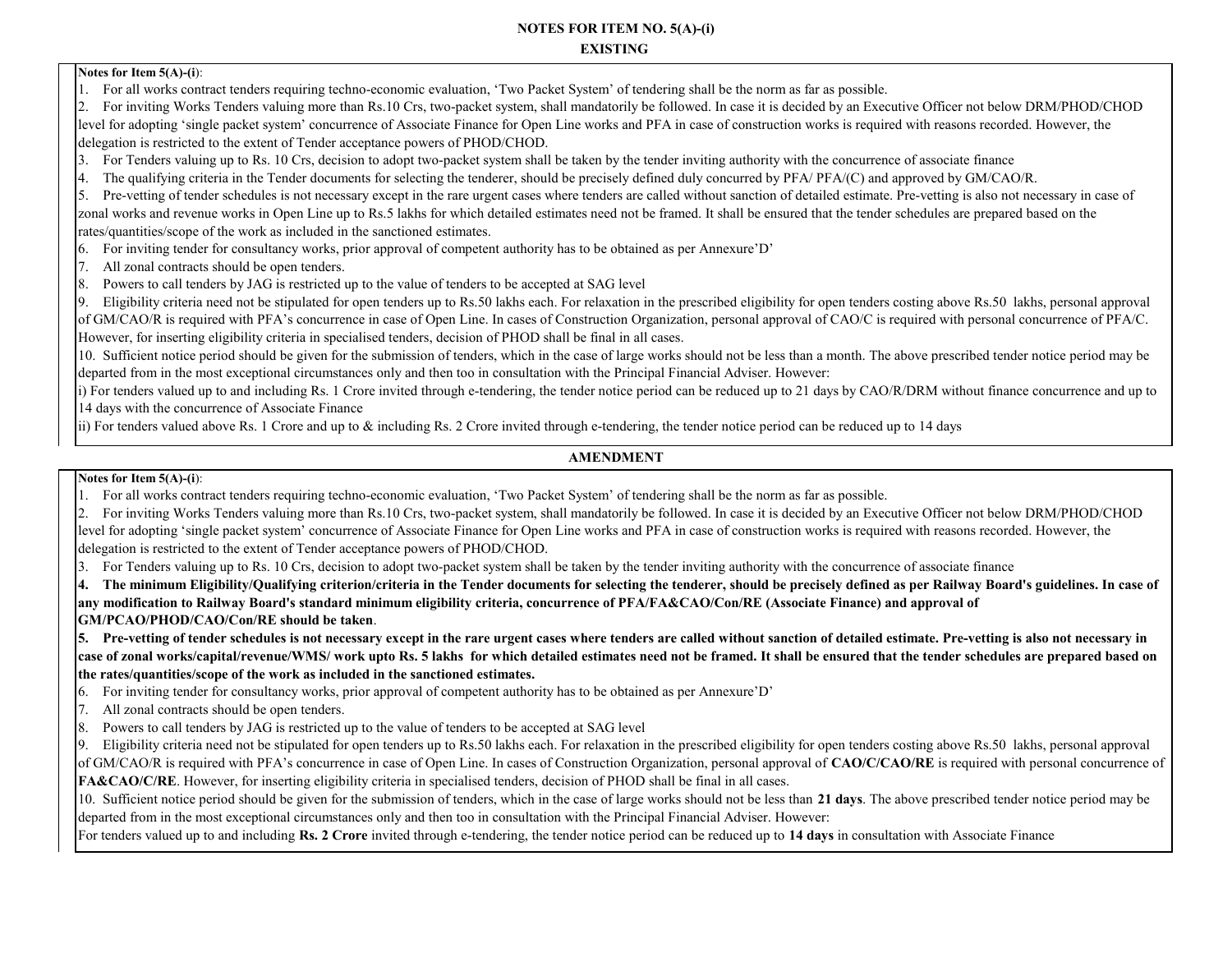#### **ITEM NO. 5 C(i) EXISTING**

| $\mathbf S$<br>N <sub>0</sub> | <b>Nature of Powers</b>                                                                    |                                                                                                                                                                                       | <b>PHOD/CHOD</b>                                                            | <b>HOD</b> | <b>JAG/SG</b> | <b>Sr. Scale</b> | <b>Jr Scale</b> | <b>REMARKS</b>                                                                                                                                                                                                                                                                                                                                                 |
|-------------------------------|--------------------------------------------------------------------------------------------|---------------------------------------------------------------------------------------------------------------------------------------------------------------------------------------|-----------------------------------------------------------------------------|------------|---------------|------------------|-----------------|----------------------------------------------------------------------------------------------------------------------------------------------------------------------------------------------------------------------------------------------------------------------------------------------------------------------------------------------------------------|
|                               |                                                                                            |                                                                                                                                                                                       |                                                                             |            |               |                  |                 |                                                                                                                                                                                                                                                                                                                                                                |
|                               | C) Single Tender<br>i) In case of accidents, breaches<br>involving dislocation to traffic. | Para-1214-A & 1260<br>of Engg. Code along with Railway<br>Board's letter no 2007/CE-I/CT/18<br>dated 7th Mach 2008.<br>2. Railway Board Letter no F<br>X)II2010/PW/1 dated 11.05.2010 | Up to Rs.20 lakhs Nil<br>per case subject to<br>annual limit of<br>Rs.1 Cr. |            | Nil           | Nil              | Nil             | 3. Works of specialized nature pertaining to Construction<br>organization to be personally approved by CAO/CN with .prior<br>concurrence of the PFA/CN. This power is not to be redelegated<br>to any other authority. For works of specialized nature pertaining<br>to Open line, personal approval of GM/CAO/R is required with<br>prior concurrence of PFA. |
|                               | ii) Works of specialized nature                                                            | 1.97/CE-1/CT/32 dt.<br>27-08-97                                                                                                                                                       |                                                                             | Nil        | Nil           | Nil              | <b>Nil</b>      |                                                                                                                                                                                                                                                                                                                                                                |
|                               | iii) Any other situation                                                                   | 5.97/CE-I/CT/32<br>dated 27.08.1997                                                                                                                                                   | Nii                                                                         | Nil        | Nil           | Nil              | <b>Nil</b>      |                                                                                                                                                                                                                                                                                                                                                                |

**Note for item 5(C):**

1. To be operated in times of cyclone, floods, accidents, sabotage, enemy action, explosions, cases of extreme urgency such as works or supplies necessary to safeguard life or property or repair damage to track caused by f breaches, wash aways, accidents or other unforeseen contingency so as to maintain through communication.

2. Lighting, transshipment, hiring of plant, machinery, and equipment (including communication equipment) in cases listed under 1 above will be covered in this Para 3.Report to GM/CAO(R) is necessary for incorporating it i the annexure to the PCDO

3. Report to GM/CAO(R) is necessary for incorporating it in the annexure to the PCDO

4. The discretion to classify any item of work as one of extreme urgency for the purpose should be exercised personally by the

PHOD/CHOD.

5. Finance concurrence is necessary.

| <b>S</b><br>.N <sub>0</sub> | <b>Nature of Powers</b>                                                                    |                                                                                                                                                     | <b>PHOD/CHOD</b>                                                            | <b>HOD</b> | JAG/SG | <b>Sr. Scale</b> | <b>Jr</b> Scale | <b>REMARKS</b>                                                                                                                                                                                                                                                                                                                                            |
|-----------------------------|--------------------------------------------------------------------------------------------|-----------------------------------------------------------------------------------------------------------------------------------------------------|-----------------------------------------------------------------------------|------------|--------|------------------|-----------------|-----------------------------------------------------------------------------------------------------------------------------------------------------------------------------------------------------------------------------------------------------------------------------------------------------------------------------------------------------------|
|                             |                                                                                            |                                                                                                                                                     |                                                                             |            |        |                  |                 |                                                                                                                                                                                                                                                                                                                                                           |
|                             | C) Single Tender<br>i) In case of accidents, breaches<br>involving dislocation to traffic. | Para-1214-A & 1260<br>of Engg. Code along with Railway<br>Board's letter no 2007/CE-I/CT/18<br>dated 7th Mach 2008.<br>2. Railway Board Letter no F | Up to Rs.20 lakhs Nil<br>per case subject to<br>annual limit of<br>Rs.1 Cr. |            | Nil    | Nil              | Nil             | 1. Works of specialized nature pertaining to Construction organization<br>to be personally approved by CAO/CN with .prior concurrence of the<br>FA&CAO/CN. This power is not to be re-delegated to any other<br>authority. For works of specialized nature pertaining to Open line,<br>personal approval of GM/PCAO is required with prior concurrence of |
|                             | ii) Works of specialized nature                                                            | (X)II2010/PW/1 dated 11.05.2010<br>4. 97/CE-1/CT/32 dt.                                                                                             | Nil                                                                         | Nil        | Nil    | Nil              | Nil             | FA&CAO.                                                                                                                                                                                                                                                                                                                                                   |
|                             |                                                                                            | 27-08-97                                                                                                                                            | Nil                                                                         |            |        |                  |                 | 2. For any other situations only GM/PCAO has full powers to award<br>work on Single Tender basis with PFA's concurrence including award of                                                                                                                                                                                                                |
|                             | iii) Any other situation                                                                   | 5.97/CE-I/CT/32<br>dated 27.08.1997                                                                                                                 |                                                                             | Nil        | Nil    | Nil              | Nil             | work on single quotation basis (Personal sanction of GM/PCAO is<br>required)                                                                                                                                                                                                                                                                              |

Note for item 5(C):

1. To be operated in times of cyclone, floods, accidents, sabotage, enemy action, explosions, cases of extreme urgency such as works or supplies necessary to safeguard life or property or repair damage to track caused by f breaches, wash aways, accidents or other unforeseen contingency so as to maintain through communication.

2. Lighting, transshipment, hiring of plant, machinery, and equipment (including communication equipment) in cases listed under 1 above will be covered in this Para 3.Report to GM/CAO(R) is necessary for incorporating it in the annexure to the PCDO

3. Report to GM/CAO is necessary for incorporating it in the annexure to the PCDO

4. The discretion to classify any item of work as one of extreme urgency for the purpose should be exercised personally by the PHOD/CHOD.

5. Finance concurrence is necessary.

6. GM/PCAO while exercising such powers should record detailed reasons justifying the need for resorting to single tender.

(No. 93/W2/PQR/SC/4/PT dated 27.09.96)

7. The Tender value should be worked out carefully based on realistic quantities and rates, keeping in view the time frame for completion of the work.

8. Tight targets and urgency should not be accepted as reason for calling single tenders (No. 97/CE-1/CT/32 DATED 27.08.97)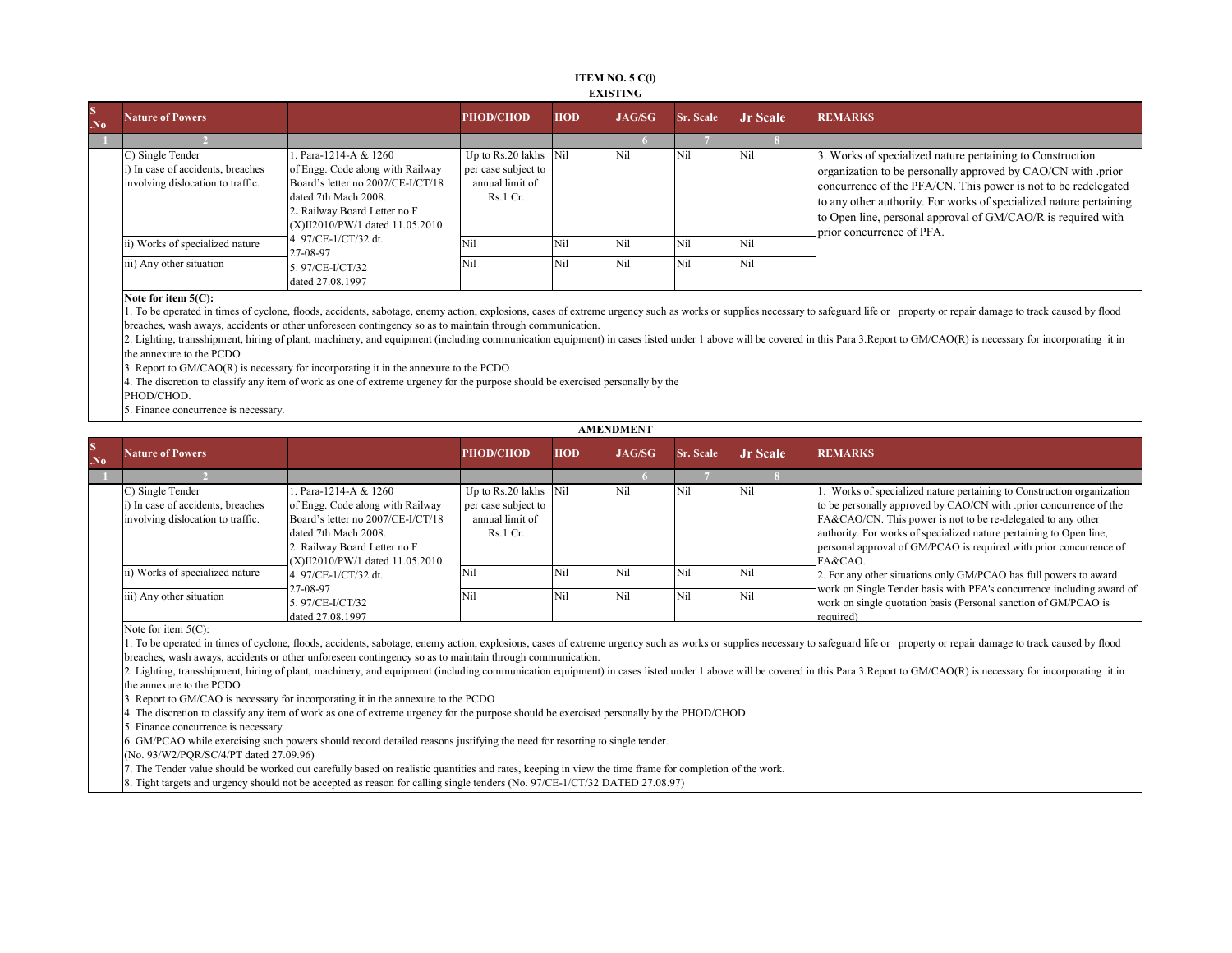#### **ITEM NO. 6 EXISTING**

| Scale<br>Para-1259 of Engg. Code & Para- Full Power<br><b>Nil</b><br>Nil<br>JAG<br>6. Signing of contract agreements<br>Full Power up to<br>410 of Stores Code Vol. I.<br>including rider agreements in<br>$100 \text{ Crs}$<br>Up to $20$ Crs.<br>2. Railway Board's letter<br>respect of tenders accepted by the<br><u>_SG</u><br>No.2007/CEI/CT/0/20/1<br>Up to 4 Crs<br>competent authority.<br>dated.08.10.2015. Rly. Bd's<br>Lr.No.2007/CE-I/CT/O/20/1<br>dt.19.10.2016. | $\overline{\phantom{a}}$ S | <b>Nature of Powers</b> | <b>Authority</b> | <b>PHOD/CHOD</b> | <b>HOD</b> | <b>JAG/SG</b> | <b>Sr. Scale</b> | Jr | <b>REMARKS</b>            |
|--------------------------------------------------------------------------------------------------------------------------------------------------------------------------------------------------------------------------------------------------------------------------------------------------------------------------------------------------------------------------------------------------------------------------------------------------------------------------------|----------------------------|-------------------------|------------------|------------------|------------|---------------|------------------|----|---------------------------|
|                                                                                                                                                                                                                                                                                                                                                                                                                                                                                | $N_0$                      |                         |                  |                  |            |               |                  |    |                           |
|                                                                                                                                                                                                                                                                                                                                                                                                                                                                                |                            |                         |                  |                  |            |               |                  |    |                           |
|                                                                                                                                                                                                                                                                                                                                                                                                                                                                                |                            |                         |                  |                  |            |               |                  |    | *Remarks are given below. |

1. Finance vetting is necessary.

2. The powers under this item are to be exercised only after the contract, purchase, lease etc. are approved by competent authority.

3. Contract/Lease agreement to be got vetted by Law Officer where no standard agreement exists.

4. Rider agreements to the main agreement may likewise be signed by the authorities who signed the original agreement provided the approval of the competent authority is obtained.

5. The signing authority should be those empowered as per Ministry of Law notification issued from time to time.

|                | <b>Nature of Powers</b>            | <b>Authority</b> | PHOD/CHOD                    | <b>HOD</b>        | JAG/SG                              | <b>Sr. Scale</b>    | Jr    | <b>REMARKS</b>                  |
|----------------|------------------------------------|------------------|------------------------------|-------------------|-------------------------------------|---------------------|-------|---------------------------------|
| N <sub>0</sub> |                                    |                  |                              |                   |                                     |                     | Scale |                                 |
|                |                                    |                  |                              |                   |                                     |                     |       |                                 |
|                | Signing of contract agreements     |                  | One stage below              | One stage below   | One stage below the One stage below |                     | Nil   | 1. Para-1259 of Engg. Code $&$  |
|                | including rider agreements in      |                  | the Tender                   | the Tender        | Tender Accepting                    | the Tender          |       | Para-410 of Stores Code Vol. I. |
|                | respect of tenders accepted by the |                  | Accepting Authorit Accepting |                   | Authorit y as per                   | Accepting Authorit  |       | 2. Railway Board's letter       |
|                | competent authority for all types  |                  | y as per the extant          | Authorit y as per | the extant                          | y as per the extant |       | No.2007/CEI/CT/0/20/1           |
|                | of contracts including.            |                  | delegation of                | the extant        | delegation of                       | delegation of       |       | dated.08.10.2015. Rly. Bd's     |
|                |                                    |                  | Powers of open               | delegation of     | Powers of open                      | Powers of open      |       | Lr.No.2007/CE-I/CT/O/20/1       |
|                |                                    |                  | tenders.                     | Powers of open    | tenders.                            | tenders.            |       | dt.19.10.2016.                  |
|                |                                    |                  |                              | tenders.          |                                     |                     |       | *Remarks are given below.       |

**\*Remarks: -** 

1.Finance vetting is necessary.

2. The powers under this item are to be exercised only after the contract, purchase, lease etc. are approved by competent authority.

3. Contract/Lease agreement to be got vetted by Law Officer where no standard agreement exists.

4. Rider agreements to the main agreement may likewise be signed by the authorities who signed the original agreement provided the approval of the competent authority is obtained.

5. The signing authority should be those empowered as per Ministry of Law notification issued from time to time.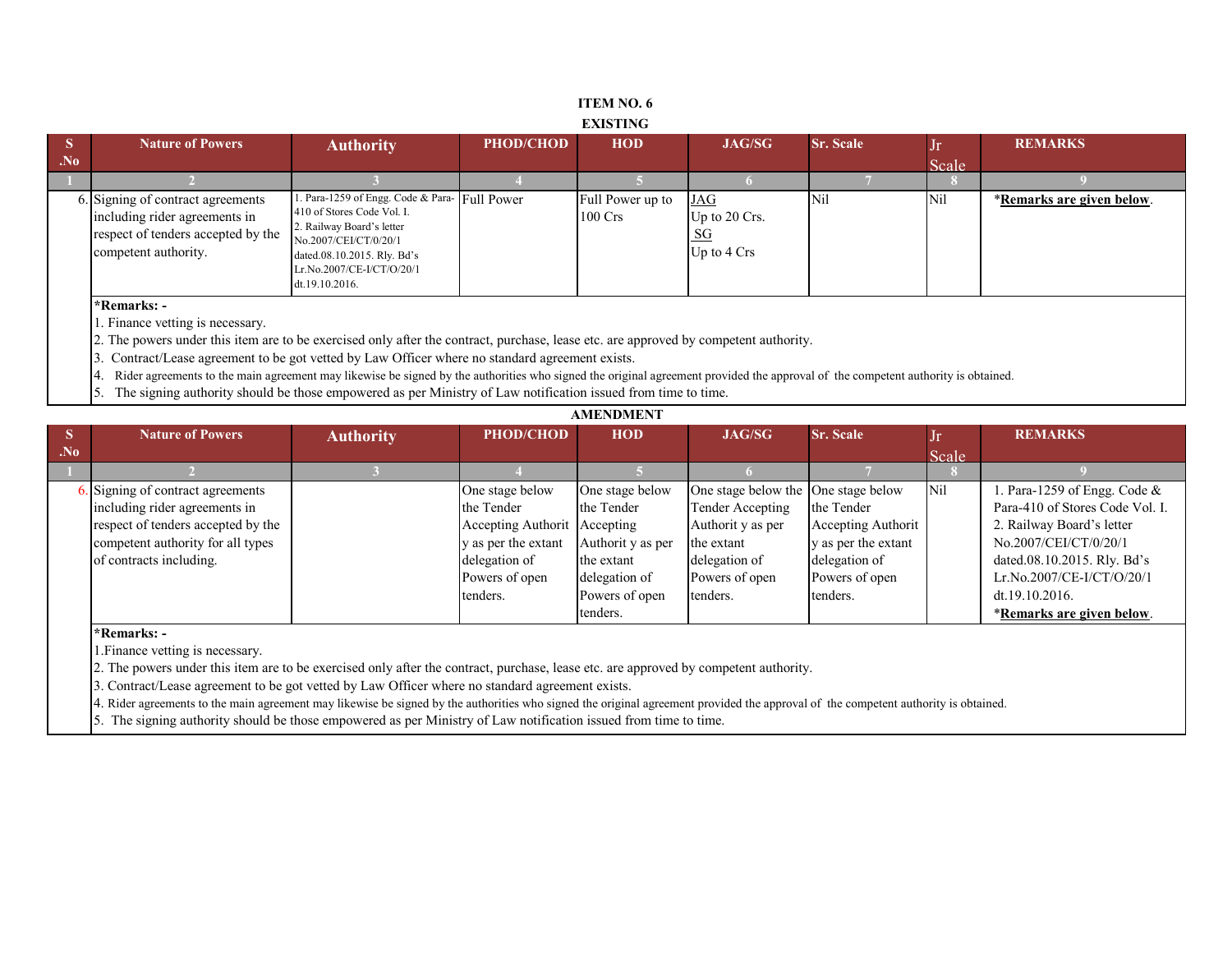|                         |                                                        |                  |                                                                                                                                                                      | <b>EXISTING</b>                                                                                                                 |                                                                                                                                                     |                  |           |                                                                                                                                                                                                                                                                                                                |
|-------------------------|--------------------------------------------------------|------------------|----------------------------------------------------------------------------------------------------------------------------------------------------------------------|---------------------------------------------------------------------------------------------------------------------------------|-----------------------------------------------------------------------------------------------------------------------------------------------------|------------------|-----------|----------------------------------------------------------------------------------------------------------------------------------------------------------------------------------------------------------------------------------------------------------------------------------------------------------------|
| $\overline{\mathbf{S}}$ | <b>Nature of Powers</b>                                | <b>Authority</b> | PHOD/CHO                                                                                                                                                             | <b>HOD</b>                                                                                                                      | <b>JAG/SG</b>                                                                                                                                       | <b>Sr. Scale</b> | $\prod$ r | <b>REMARKS</b>                                                                                                                                                                                                                                                                                                 |
| .No                     |                                                        |                  | D                                                                                                                                                                    |                                                                                                                                 |                                                                                                                                                     |                  | Scale     |                                                                                                                                                                                                                                                                                                                |
|                         |                                                        |                  |                                                                                                                                                                      |                                                                                                                                 |                                                                                                                                                     |                  |           |                                                                                                                                                                                                                                                                                                                |
|                         | Introduction of new SOR items in<br>contract for works |                  | <b>Full Powers</b><br>Provided that the<br>revised monetary<br>value of the<br>amended contract amended contract<br>does not exceed<br>their powers of<br>acceptance | <b>Full Powers</b><br>Provided that the<br>revised monetary<br>value of the<br>does not exceed<br>their powers of<br>acceptance | <b>Full Powers</b><br>Provided that the<br>revised monetary<br>value of the<br>amended contract<br>does not exceed<br>their powers of<br>acceptance | <b>Nil</b>       | Nil       | Note for item 7:-<br>1. The items of work proposed for inclusion<br>should be relevant to the main scope of work.<br>2. Revision to contract value shall be<br>proposed by way of variation statement.<br>3. The variation shall be governed as per<br>notes in item no 9 of this SOP works<br>matters Part-A. |

#### **Note for item 7:**

1. Finance concurrence is not necessary for introduction of a new additional item, if due to unavoidable and inescapable reasons, subject to maximum ceiling limit of Rs.5 lakhs in a Contract or 10% of the original contract value, whichever is less. These powers shall be exercised by SG/JAG level officer up to a value of Rs. 50,000/- in a contract and by SAG level officer up to a value of Rs.5 Lakhs in a Contract.

2. The items of work proposed for inclusion should be relevant to the main scope of work. Revision to contract value shall be proposed by way of variation statement.

3. Prior finance concurrence and sanction of competent authority is required before introduction of additional SSR items other than the limits stipulated in the Remark-1. 5. Gross value of the agreement due to introduction of additional items shall be taken into account for arriving at the competency of sanction while working out gross

**AMENDMENT**

value, savings, if any, shall not be taken into account

4. If the gross variation exceeds 50% of the agreement value, sanction of the General Manager has to be obtained with Headquarters' finance concurrence.

|                | , , , , , , , , , , , , , , , , , , ,                                                                                                             |                  |                    |                    |                    |                  |                |                |  |  |  |  |
|----------------|---------------------------------------------------------------------------------------------------------------------------------------------------|------------------|--------------------|--------------------|--------------------|------------------|----------------|----------------|--|--|--|--|
| <b>S</b>       | <b>Nature of Powers</b>                                                                                                                           | <b>Authority</b> | PHOD/CHO           | <b>HOD</b>         | <b>JAG/SG</b>      | <b>Sr. Scale</b> | $\prod$ r      | <b>REMARKS</b> |  |  |  |  |
| N <sub>0</sub> |                                                                                                                                                   |                  | D                  |                    |                    |                  | Scale          |                |  |  |  |  |
|                |                                                                                                                                                   |                  |                    |                    |                    |                  |                |                |  |  |  |  |
|                | Introduction of new SOR items in RB Corrigendum                                                                                                   |                  | <b>Full Powers</b> | <b>Full Powers</b> | <b>Full Powers</b> | Nil              | N <sub>i</sub> |                |  |  |  |  |
|                | Slip No. to Model<br>contract for works                                                                                                           |                  |                    |                    |                    |                  |                |                |  |  |  |  |
|                | SOP 2018 vide                                                                                                                                     |                  |                    |                    |                    |                  |                |                |  |  |  |  |
|                | L/No.2018/Trans/                                                                                                                                  |                  |                    |                    |                    |                  |                |                |  |  |  |  |
|                | 01/Policy dated                                                                                                                                   |                  |                    |                    |                    |                  |                |                |  |  |  |  |
|                |                                                                                                                                                   | 17.10.2018       |                    |                    |                    |                  |                |                |  |  |  |  |
|                | Note for item 7:-                                                                                                                                 |                  |                    |                    |                    |                  |                |                |  |  |  |  |
|                | 1. The items of work proposed for inclusion should be relevant to the main scope of work.                                                         |                  |                    |                    |                    |                  |                |                |  |  |  |  |
|                | 2. Revision to contract value shall be proposed by way of variation statement.                                                                    |                  |                    |                    |                    |                  |                |                |  |  |  |  |
|                | 3. The variation shall be governed as per notes in item no 9 of this SOP works matters Part-A.                                                    |                  |                    |                    |                    |                  |                |                |  |  |  |  |
|                | 4. Finance concurrence is not required subject to following:                                                                                      |                  |                    |                    |                    |                  |                |                |  |  |  |  |
|                | Value of new items is less than Rs. 5 lakhs and change in overall contract value is less than 10 percent.                                         |                  |                    |                    |                    |                  |                |                |  |  |  |  |
|                | 5. In case the value of new SOR items goes beyond Rs 5 lakhs, it will require prior approval of SAG officer before obtaining Finance concurrence. |                  |                    |                    |                    |                  |                |                |  |  |  |  |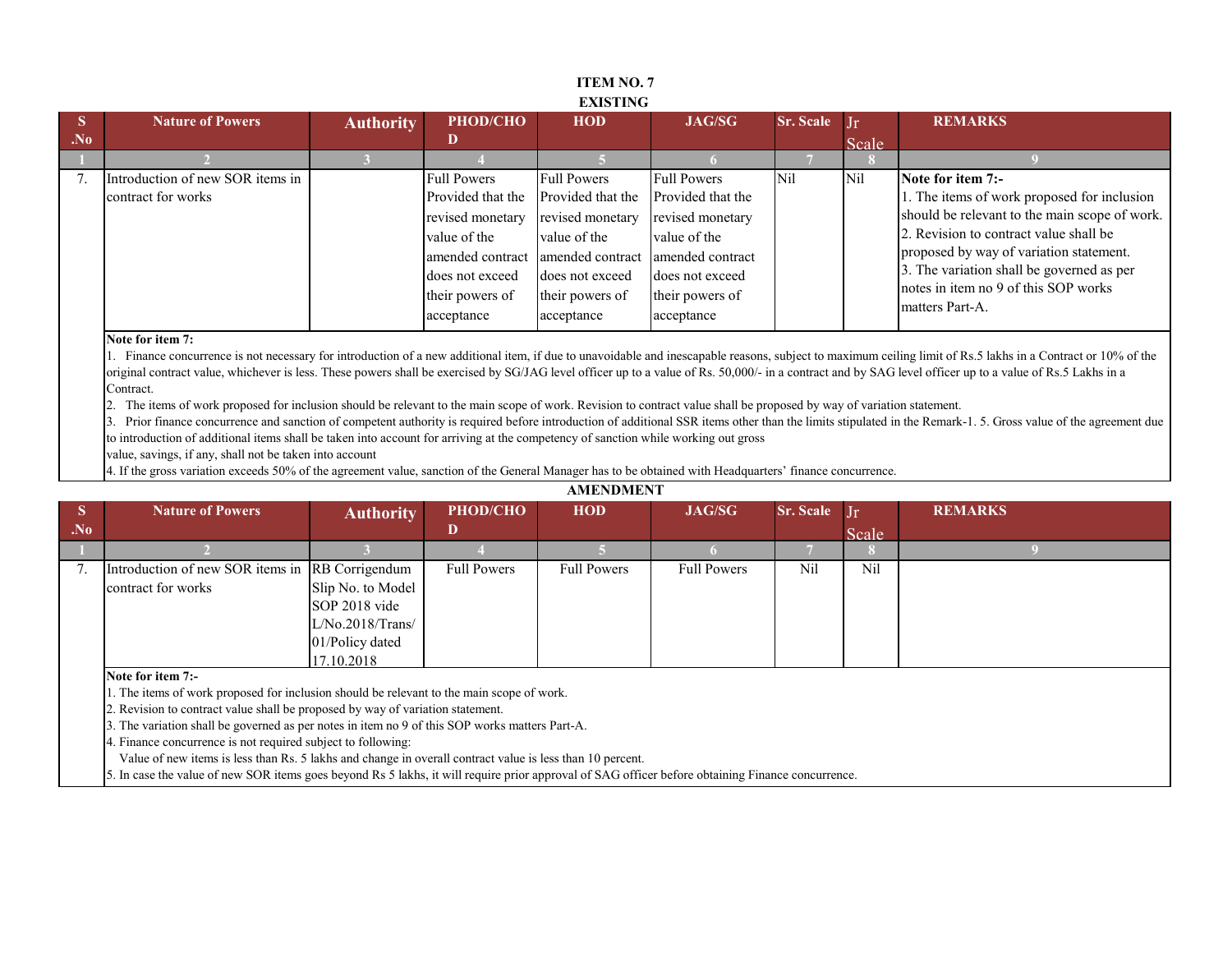#### **ITEM NO. 8 EXISTING**

|       | <b>Nature of Powers</b> | <b>Authority</b>                          | <b>PHOD/CHOD</b>             | <b>HOD</b>               | <b>JAG/SG</b>             |     |                 | <b>Sr. Scale Jr Scale REMARKS</b> |
|-------|-------------------------|-------------------------------------------|------------------------------|--------------------------|---------------------------|-----|-----------------|-----------------------------------|
| $N_0$ |                         |                                           |                              |                          |                           |     |                 |                                   |
|       |                         |                                           |                              |                          |                           |     |                 |                                   |
|       | Introduction of new     | 1. Board's letter No.                     | <b>Full Powers (Provided</b> | Full Powers (Provided    | Full Powers (Provided the | Nil | N <sub>il</sub> | Remarks are given below           |
|       | nonschedule items in    | 87/WI/CT/10 dated 17.3.1988               | the revised monetary         | the revised monetary     | revised monetary value of |     |                 |                                   |
|       | contract for works      | and No.94/CE-I/CT/37 dated                | value of the amended         | value of the amended     | the amended contract      |     |                 |                                   |
|       | <b>Without Finance</b>  | 6.6.95.                                   | contract does not exceed     | contract does not exceed | does not exceed their     |     |                 |                                   |
|       | Concurrence             | 2. Railway Boards Letter No.              | their powers of              | their powers of          | powers of acceptance.     |     |                 |                                   |
|       |                         | 2007/CEI/CT dated 31.8.2007. acceptance.) |                              | acceptance.)             |                           |     |                 |                                   |
|       |                         |                                           |                              |                          |                           |     |                 |                                   |

**Remarks:- for item 8:-**

1 Finance concurrence is not necessary for introduction of a new additional item, if due to unavoidable and inescapable reasons, subject to maximum ceiling limit of Rs. 5 lakhs in a Contract or 10% of the original Contract value, whichever is less. These powers shall be exercised by Tender Accepting Authority not below JAG level.

2 Prior finance concurrence is necessary for varying the individual quantities beyond 25% or where the gross agreement value exceeds 25% of the agreement value.

3 Rates of such NS items accepted without finance concurrence cannot be quoted as Last accepted rate (LAR) for justifying similar rates in future tenders.

4 In all cases, it should be ensured that the rates sanctioned for such non- schedule items, are comparable to the rates for similar works executed in the area.

5 Rate should be derived from the items included in the Standard Schedule of Rates (SSR) and where new items vary marginally from SSR items, market rate should be used only to the extent of variation to work out new rate.

6 Gross value of the Agreement due to introduction of additional items shall be taken into account for arriving at the competency of sanction. While working out gross value, savings, if any, shall not be taken into account.

7 If the gross variation exceeds 50% of the agreement value, personal sanction of General Manager has to be obtained with PFA's concurrence.

|                | <b>AMENDMENT</b>        |                                           |                          |                              |                           |     |     |                                   |  |
|----------------|-------------------------|-------------------------------------------|--------------------------|------------------------------|---------------------------|-----|-----|-----------------------------------|--|
| D              | <b>Nature of Powers</b> | <b>Authority</b>                          | <b>PHOD/CHOD</b>         | <b>HOD</b>                   | <b>JAG/SG</b>             |     |     | <b>Sr. Scale Jr Scale REMARKS</b> |  |
| N <sub>0</sub> |                         |                                           |                          |                              |                           |     |     |                                   |  |
|                |                         |                                           |                          |                              |                           |     |     |                                   |  |
| 8              | Introduction of new     | 1. Board's letter No.                     | Full Powers (Provided    | <b>Full Powers (Provided</b> | Full Powers (Provided the | Nil | Nil | Remarks are given below           |  |
|                | nonschedule items in    | 87/WI/CT/10 dated 17.3.1988               | the revised monetary     | the revised monetary         | revised monetary value of |     |     |                                   |  |
|                | contract for works      | and No.94/CE-I/CT/37 dated                | value of the amended     | value of the amended         | the amended contract      |     |     |                                   |  |
|                | Without Finance         | 6.6.95.                                   | contract does not exceed | contract does not exceed     | does not exceed their     |     |     |                                   |  |
|                | Concurrence             | 2. Railway Boards Letter No.              | their powers of          | their powers of              | powers of acceptance.     |     |     |                                   |  |
|                |                         | 2007/CEI/CT dated 31.8.2007. acceptance.) |                          | acceptance.)                 |                           |     |     |                                   |  |
|                |                         | 3. Rly. Bd's letter No.                   |                          |                              |                           |     |     |                                   |  |
|                |                         | 2018/TF/Civil/Works dated                 |                          |                              |                           |     |     |                                   |  |
|                |                         | 12.06.18                                  |                          |                              |                           |     |     |                                   |  |

**Remarks:- for item 8:-**

1 Finance concurrence is not necessary for introduction of a new additional item, if due to unavoidable and inescapable reasons, subject to maximum ceiling limit of Rs. 5 lakhs in a Contract or 10% of the original Contract value, whichever is less. These powers shall be exercised by Tender Accepting Authority not below JAG level.

- 2 Prior finance concurrence is necessary for varying the individual quantities beyond 25% or where the gross agreement value exceeds 25% of the agreement value.
- 3 Rates of such NS items accepted without finance concurrence cannot be quoted as Last accepted rate (LAR) for justifying similar rates in future tenders.
- 4 In all cases, it should be ensured that the rates sanctioned for such non- schedule items, are comparable to the rates for similar works executed in the area.
- 5 Rate should be derived from the items included in the Standard Schedule of Rates (SSR) and where new items vary marginally from SSR items, market rate should be used only to the extent of variation to work out new rate.
- 6 Gross value of the Agreement due to introduction of additional items shall be taken into account for arriving at the competency of sanction. While working out gross value, savings, if any, shall not be taken into account.
- 7 If the gross variation exceeds 50% of the agreement value, personal sanction of General Manager has to be obtained with PFA's concurrence.
- 8 In case the value of new NS items goes beyond Rs 5 lakhs, it will require prior approval of SAG officer before obtaining Finance concurrence.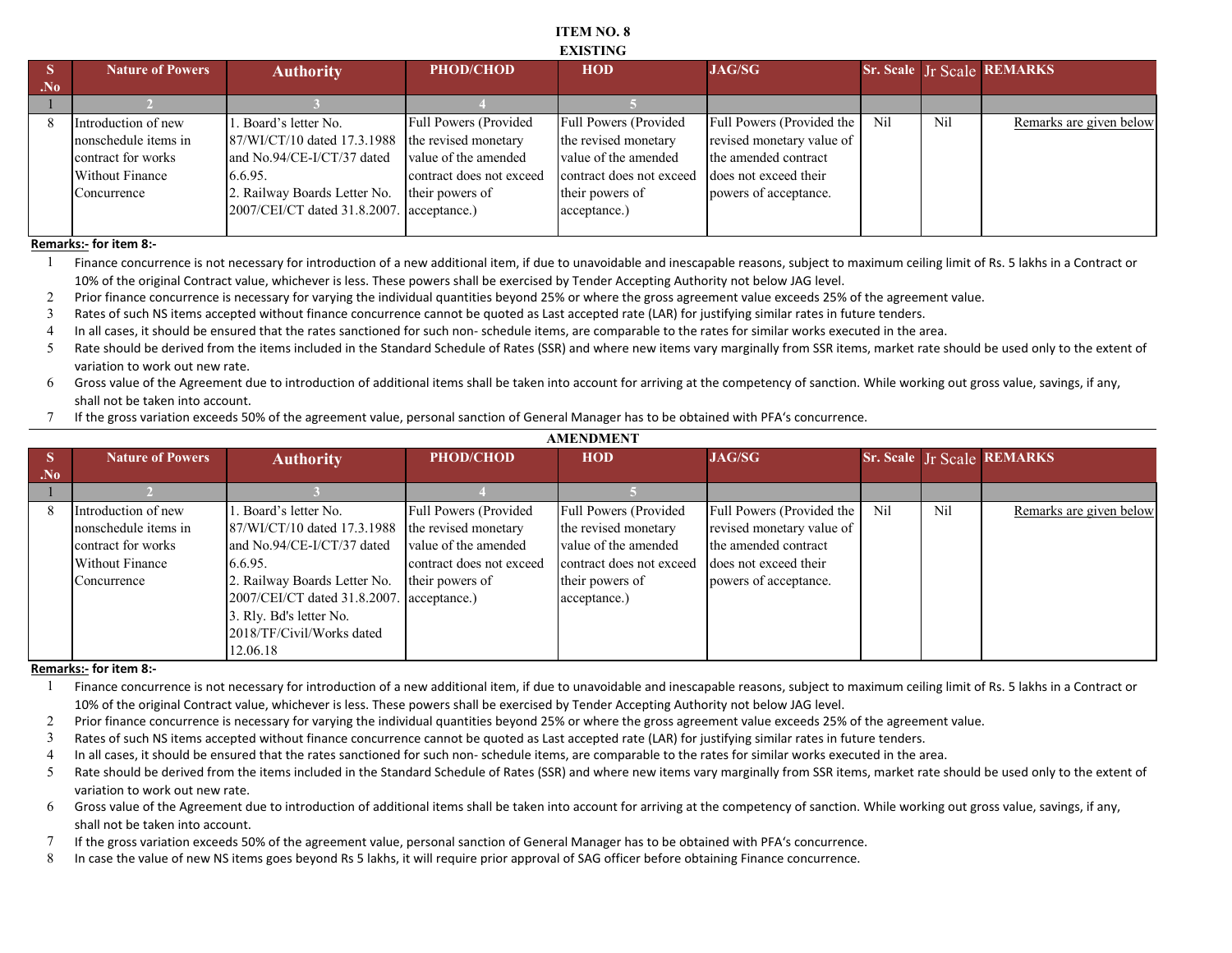#### **ITEM NO. 9 EXISTING**

| D.             | <b>Nature of Powers</b>    | <b>Authority</b>                                       | <b>PHOD/CHOD</b>        | <b>HOD</b>                                      | <b>JAG/SG</b>           | <b>Sr. Scale</b> | Jr Scale | <b>REMARKS</b> |
|----------------|----------------------------|--------------------------------------------------------|-------------------------|-------------------------------------------------|-------------------------|------------------|----------|----------------|
| N <sub>0</sub> |                            |                                                        |                         |                                                 |                         |                  |          |                |
|                |                            |                                                        |                         |                                                 |                         |                  |          |                |
| 9              | Variation in quantities    | 1. Rly Board's letter No.                              | Full powers (Provided   | Full powers (Provided                           | Full powers (Provided   | Nil              | Nil      | Remarks *      |
|                | specified in contracts     | 94/CE-I/CT/4 dt. 17.10.02. 2.                          | the conditions given in | the conditions given in                         | the conditions given in |                  |          |                |
|                | (i) Increase in quantities | Rly Board's letter No.                                 | the remarks column are  | the remarks column are                          | the remarks column are  |                  |          |                |
|                | specified in the Contract. | 2007/CEI/CT/18 dt. 28-9-                               | adhered to and the      | adhered to and the                              | adhered to and the      |                  |          |                |
|                |                            | 2007. 3. Rly Board's letter No. revised monetary value |                         | revised monetary value                          | revised monetary value  |                  |          |                |
|                |                            | 2007/CEI/CT/18/Pt.X II dated of the amended contract   |                         | of the amended contract                         | of the amended contract |                  |          |                |
|                |                            | 31.12.2010. 4. Railway                                 | does not exceed their   | does not exceed their                           | does not exceed their   |                  |          |                |
|                |                            | Board's letter                                         | current power of Tender | current power of Tender current power of Tender |                         |                  |          |                |
|                |                            | 2007/CEI/CT/18/Pt.X                                    | acceptance).            | acceptance).                                    | acceptance)             |                  |          |                |
|                |                            | II dated 08.07.2016.                                   |                         |                                                 |                         |                  |          |                |

Remarkes \*

1. Individual NS items in contracts shall be operated with variation of plus or minus 25% and payment would have made as per the agreement rate. For this no finance concurrence would be required.

2. In case an increase in quantity of an individual item by more than 25% of the agreement quantity is considered unavoidable, the same shall be got executed by floating a fresh tender. If floating a fresh tender for opera item is considered not practicable, quantity of that item may be operated in excess of 125% of the agreement quantity (100% i.e., the original quantity + 25% i.e., quantity over and above the original quantity) subject to following conditions:

3. Since there is an in-built rate reduction Clause of 2% & 4% for variation between 125% & 140% & between 140% and 150% respectively on the accepted rates it will only require the prior approval of an officer not below th rank of SAG without finance concurrence subject to other conditions mentioned in Clause 42(4) of GCC 2014.

4. However, a Supplementary Agreement/Addendum to original Agreement should be drawn subsequent to sanction of the variation by an officer not below the rank of SAG, which needs to be vetted by Associate Finance.

5. Quantities operated in excess of 125% but up to 140% of the agreement quantity of the concerned item, shall be paid at 98% of the rate awarded for that item in that particular tender.

6. Quantities operated in excess of 140% but up to 150% of the agreement quantity of the concerned item shall be paid at 96% of the rate awarded for that item in that particular tender.

7. Variation in quantities of individual items beyond 150% will be prohibited and would be permitted only in exceptional unavoidable circumstances with the concurrence of Associate Finance and shall be paid at 96% of the r awarded for that item in that particular tender.

8. The variation in quantities as per the above formula will apply only to the individual items of the contract and not on the overall contract value.

9. Execution of quantities beyond 150% of the overall agreement value should not be permitted and, if found necessary, should be only through fresh tenders or by negotiating with the existing contractor, with PFA's concurr and personal sanction of General Manager.

10. The limit for varying quantities for minor value items shall be 100% (as against 25% prescribed for other items). A minor value item for this purpose is defined as an item whose original agreement value is less than 1% total original agreement value.

11.No such quantity variation limit shall apply for foundation items.

12.As far as SSR/SOR items are concerned, the limit of 25% would apply to the value of SSR/SOR schedule as a whole and not on individual SSR/SOR items. However, in case of NS items, the limit of 25% would apply on the individual items irrespective of the manner of quoting the rate (single percentage rate or individual item rate).

13. For the tenders accepted at the Zonal Railways level, the variation in quantities will be approved by the authority in whose powers the revised value of the agreement lies.

14. For tenders accepted by General Manager, variations up to 125% of the original agreement value may be accepted by General Manager.

15.For tenders accepted by Board Members and Railway Ministers, variations up to 110% of the original agreement value may be accepted by General Manager.

16. The aspect of vitiation of tender with respect to variation in quantities should be checked and avoided. In case of vitiation of tender (both for increase as well as decrease of value of contract agreement) sanction of authority as per single tender should be obtained.

17. In zonal contracts, the variation in the contract should not exceed 25% of the contract value.

18. Gross value of the agreement due to the variation shall be taken for arriving at the Competency of sanction. While working out gross value, savings, if any, shall not betaken into account.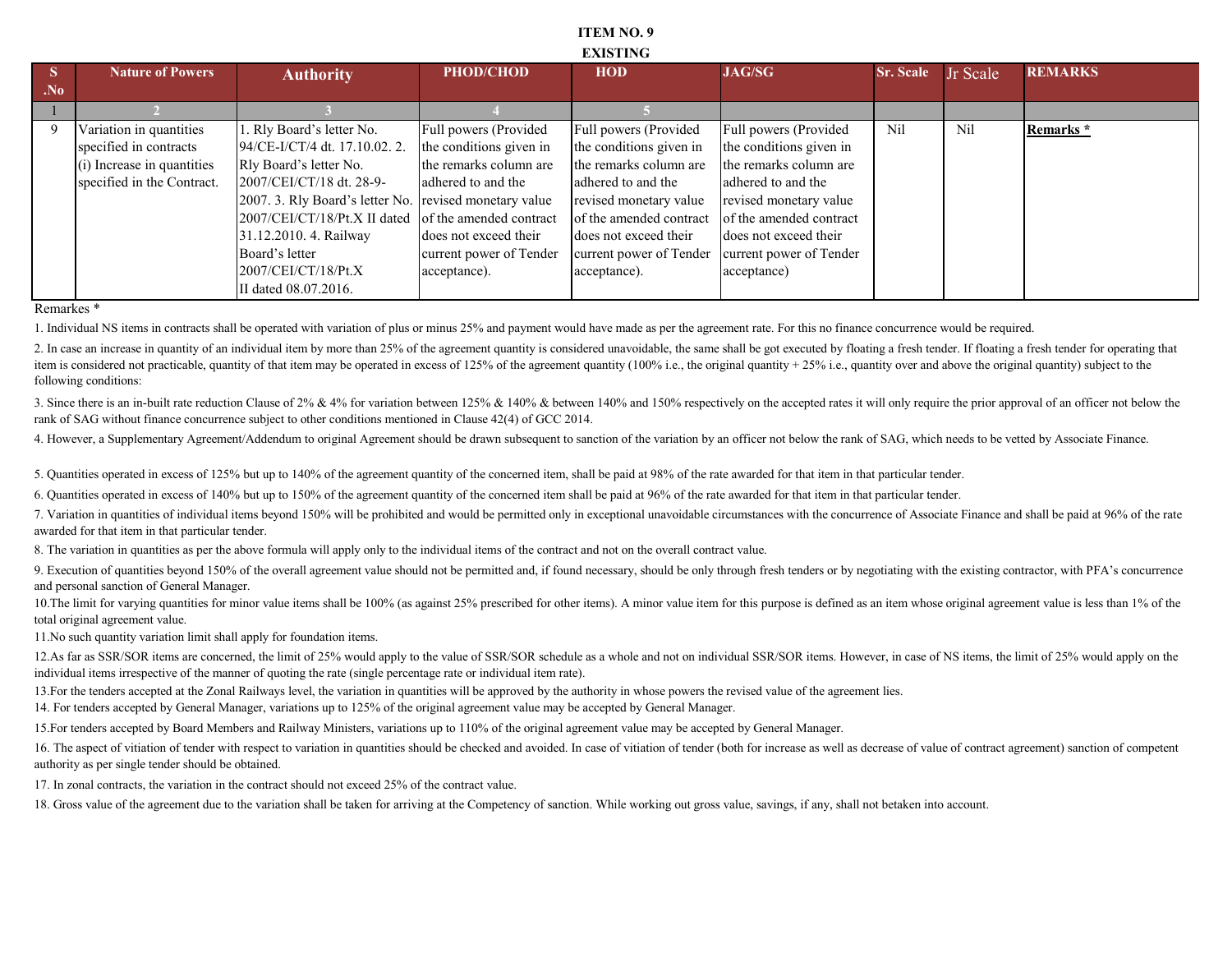|                |                            |                                                        |                         | <b>AIVILIVUIVILIVI</b>  |                         |                  |          |                |
|----------------|----------------------------|--------------------------------------------------------|-------------------------|-------------------------|-------------------------|------------------|----------|----------------|
|                | <b>Nature of Powers</b>    | <b>Authority</b>                                       | <b>PHOD/CHOD</b>        | <b>HOD</b>              | <b>JAG/SG</b>           | <b>Sr. Scale</b> | Jr Scale | <b>REMARKS</b> |
| N <sub>0</sub> |                            |                                                        |                         |                         |                         |                  |          |                |
|                |                            |                                                        |                         |                         |                         |                  |          |                |
|                | Variation in quantities    | 1. Rly Board's letter No.                              | Full powers (Provided   | Full powers (Provided   | Full powers (Provided   | Nil              | Nil      | Remarks *      |
|                | specified in contracts     | 94/CE-I/CT/4 dt. 17.10.02. 2.                          | the conditions given in | the conditions given in | the conditions given in |                  |          |                |
|                | (i) Increase in quantities | Rly Board's letter No.                                 | the remarks column are  | the remarks column are  | the remarks column are  |                  |          |                |
|                | specified in the Contract. | 2007/CEI/CT/18 dt. 28-9-                               | adhered to and the      | adhered to and the      | adhered to and the      |                  |          |                |
|                |                            | 2007. 3. Rly Board's letter No. revised monetary value |                         | revised monetary value  | revised monetary value  |                  |          |                |
|                |                            | 2007/CEI/CT/18/Pt.X II dated of the amended contract   |                         | of the amended contract | of the amended contract |                  |          |                |
|                |                            | 31.12.2010. 4. Railway                                 | does not exceed their   | does not exceed their   | does not exceed their   |                  |          |                |
|                |                            | Board's letter                                         | current power of Tender | current power of Tender | current power of Tender |                  |          |                |
|                |                            | 2007/CEI/CT/18/Pt.X                                    | acceptance).            | acceptance).            | acceptance)             |                  |          |                |
|                |                            | II dated 08.07.2016.                                   |                         |                         |                         |                  |          |                |
|                |                            |                                                        |                         |                         |                         |                  |          |                |

**AMENDMENT**

Remarkes \*

1. Individual NS items in contracts shall be operated with variation of plus or minus 25% and payment would have made as per the agreement rate. For this no finance concurrence would be required.

2. For the tenders accepted at the Zonal Railways level, the variation in quantaties will be approved by the authority in whose current tender acceptance powers, the revised value of the agreement lies.

3. In case an increase in quantity of an individual item by more than 25% of the agreement quantity is considered unavoidable, the same shall be got executed by floating a fresh tender. If floating a fresh tender for opera item is considered not practicable, quantity of that item may be operated in excess of 125% of the agreement quantity (100% i.e., the original quantity + 25% i.e., quantity over and above the original quantity) subject to following conditions:

a. Since there is an in-built rate reduction Clause of  $2\%$  & 4% for variation between 125% & 140% & between 140% and 150% respectively on the accepted rates it will only require the prior approval of the Tender Acceptin Authority (TAA) who is an officer not below the rank of SAG without finance concurrence subject to other conditions mentioned in Clause 42(4) of GCC 2014.

b. However, a Supplementary Agreement/Addendum to original Agreement should be drawn subsequent to sanction of the variation by an officer not below the rank of SAG, which needs to be vetted by Associate Finance.

c. Quantities operated in excess of 125% but up to 140% of the agreement quantity of the concerned item, shall be paid at 98% of the rate awarded for that item in that particular tender.

d. Quantities operated in excess of 140% but up to 150% of the agreement quantity of the concerned item shall be paid at 96% of the rate awarded for that item in that particular tender.

4. Variation in quantities of individual items beyond 150% will be prohibited and would be permitted only in exceptional unavoidable circumstances with the concurrence of Associate Finance and shall be paid at 96% of the r awarded for that item in that particular tender.

5. The variation in quantities as per the above formula will apply only to the individual items of the contract and not on the overall contract value.

6. Execution of quantities beyond 150% of the overall agreement value should not be permitted and, if found necessary, should be only through fresh tenders or by negotiating with the existing contractor, with personal conc of PFA and personal sanction of General Manager.

7. The limit for varying quantities for minor value items shall be 100% (as against 25% prescribed for other items). A minor value item for this purpose is defined as an item whose original agreement value is less than 1% total original agreement value.

8. No such quantity variation limit shall apply for foundation items.

9.As far as SSR/SOR items are concerned, the limit of 25% would apply to the value of SSR/SOR schedule as a whole and not on individual SSR/SOR items. However, in case of NS items, the limit of 25% would apply on the individual items irrespective of the manner of quoting the rate (single percentage rate or individual item rate).

10.For tenders accepted by Board Members and Railway Ministers, variations up to 110% of the original agreement value may be accepted by General Manager.

11. The aspect of Vitiation if any, shall be governed as per Railway Board's Transformation Cell Letter no 2017/Trans 01/policy dated 08.02.2018.

12. In zonal contracts, the variation in the contract should not exceed 25% of the contract value.

13. Overall agreemental Value, arrived at by adding the positive variation and subtracting the negative variation from the accepted value of the contract, shall be taken for deciding the competency of sanction. (Authority: No. 2017/Trans/01/Policy dated 27.03.2018).

14. The estimate provision/preparation of revised estimate shall be ensured. The extant rules for excess over estimates, if any, due to escalation/ other than escalation, shall be followed.

15. Vetting of Corrigendum/Addendum in case of variations of a works contract is required when(i) Value of new items (SOR or NS) is more than Rs. 5 Lakhs, (ii) Percentage change in overall contract value is more than 10% and (iii) Percentage change in all individual NS items is more than 25% (for minor items 100%).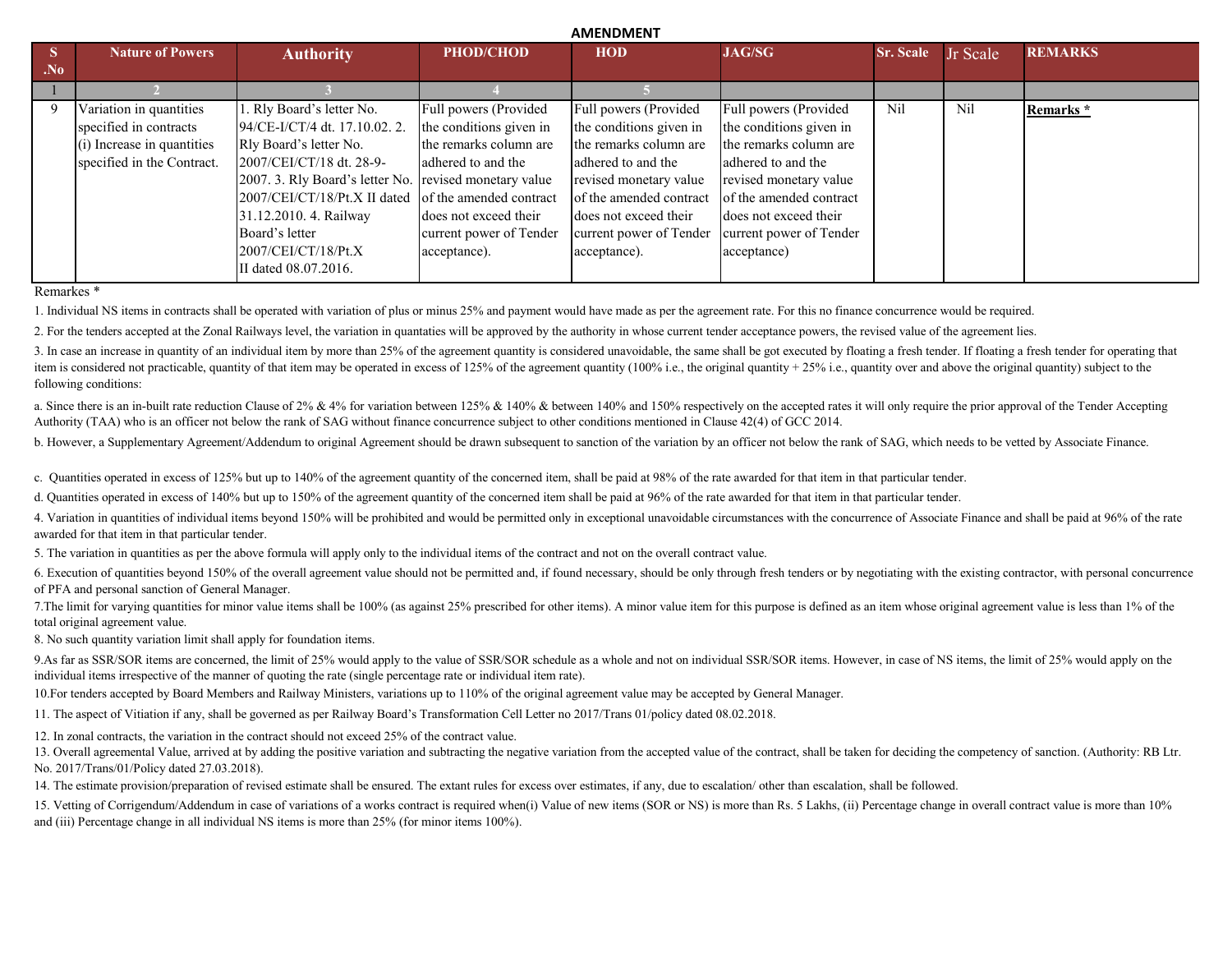# **ITEM NO. 11 (a)**

## **EXISTING**

| $\overline{\mathbf{S}}$ | <b>Nature of Powers</b>                                                | <b>Authority</b> | PHOD/CHOD HOD                                                |                                                                | <b>JAG/SG</b>                                                  | Sr. Scale Jr Scale |     | <b>REMARKS</b> |
|-------------------------|------------------------------------------------------------------------|------------------|--------------------------------------------------------------|----------------------------------------------------------------|----------------------------------------------------------------|--------------------|-----|----------------|
| . No                    |                                                                        |                  |                                                              |                                                                |                                                                |                    |     |                |
|                         |                                                                        |                  |                                                              |                                                                |                                                                |                    |     |                |
| 11.                     | (a) (i) Release of Performance<br>Guarantee                            |                  | Full Powers in<br>respect of contracts<br>signed<br>by them. | Full Powers in<br>respect of contracts<br>accepted<br>by them. | Full Powers in<br>respect of contracts<br>accepted<br>by them. | N <sub>il</sub>    | Nil |                |
|                         | ii) Refund of /Earnest Money<br>and Security deposit of<br>contractors |                  | Full Powers in<br>respect of contracts<br>signed by them     | Full Powers in<br>respect of contracts<br>accepted by them.    | Full Powers in<br>respect of contracts<br>accepted by them.    | N <sub>i</sub>     | Nil |                |

### **AMENDMENT**

| S<br>N <sub>0</sub> | <b>Nature of Powers</b>                                                | <b>Authority</b> | PHOD/CHOD HOD                                                           |                                                                         | <b>JAG/SG</b>                                                           | Sr. Scale  | Jr Scale | <b>REMARKS</b>                                                                                                                                                                                                                         |
|---------------------|------------------------------------------------------------------------|------------------|-------------------------------------------------------------------------|-------------------------------------------------------------------------|-------------------------------------------------------------------------|------------|----------|----------------------------------------------------------------------------------------------------------------------------------------------------------------------------------------------------------------------------------------|
|                     |                                                                        | $\overline{3}$   |                                                                         |                                                                         |                                                                         |            |          |                                                                                                                                                                                                                                        |
| 11.                 | (a) (i) Release of Performance<br>Guarantee                            |                  | Full Powers in<br>respect of contracts<br>Agreements signed<br>by them. | Full Powers in<br>respect of contracts<br>Agreements signed<br>by them. | Full Powers in<br>respect of contracts<br>Agreements signed<br>by them. | Nil        | Nil      | I. Finance concurrene<br>is not necessary.<br>2. To be released after<br>satisfactory<br>completion of work<br>duly deducting dues if<br>any, no finance vetting<br>/concurrence required<br>3. As per guidelines of<br>Railway Board. |
|                     | ii) Refund of /Earnest Money<br>and Security deposit of<br>contractors |                  | Full Powers in<br>respect of contracts<br>Agreements signed<br>by them. | Full Powers in<br>respect of contracts<br>Agreements signed<br>by them. | Full Powers in<br>respect of contracts<br>Agreements signed<br>by them. | <b>Nil</b> | Nil      | 1. To be released after<br>expiry of the<br>maintenance period<br>duly deducting dues if<br>any, no finance<br>vetting/concurrence<br>required.                                                                                        |